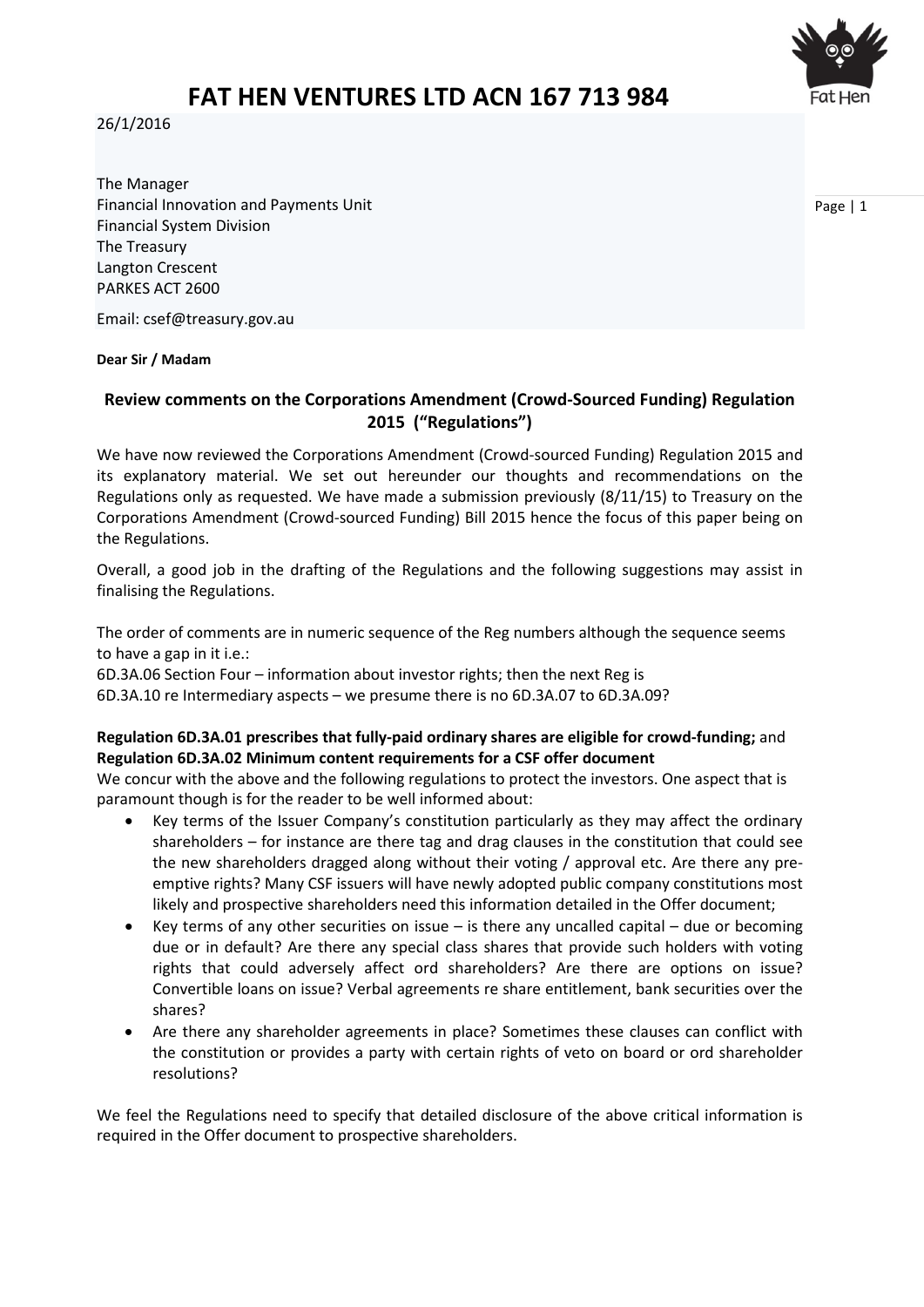Also that the constitution and shareholders agreement (if any) is available for inspection by prospective shareholders and the other material agreements can be provided under a confidentiality agreement

## **Regulation 6D.3A.04**

At clause 6D.3A.04 1 (d) we suggest some clarification around:

Page | 2

- (d) the names of each of the following persons, as well as his or her skills and experience relevant to the management of the offering company:
	- (i) each director of the offering company, and any person proposed by the offering company to be a director of the offering company;
	- (ii) each other officer of the offering company, and any person proposed by the offering company to be an officer of the offering company;
	- (iii) each manager of the offering company, and any person proposed by the offering company to be a manager of the offering company;

The word "**manager**" is not defined and in the CORPORATIONS ACT 2001 the definition of Manager is referred to S90 which covers Receivers and Managers – it may be useful to elaborate on "manager" as someone who has a manager role in the organisation such as general manager, CEO, technology manager, production manager etc.

Also we believe for each person noted per clause 6D.3A.04 1 (d) above, there should be the following additional information provided for each named person:

- a) Are they employed by the company on a written contract or on a consulting basis?
- b) If employed details to be provided about the tenure of such appointment, remuneration and any incentives or bonuses including any share plans, or share incentives or options plan, termination provisions, restraint of trade etc
- c) If on a consulting contract, note the terms of the contract, hourly or daily rate, any share or option entitlements, non-conflict terms, and what the termination notice is
- **Clause 2 of Reg 6D.3A.04** we believe has a major omission in that cl 2 only mentions that in Section 1 of the offer document it must contain the most recent consolidated **statement of financial position** of the offering company in respect of a financial year prepared in accordance with relevant accounting principles.

A statement of financial position relates to AAS 36 Statement of Financial Position covering simply the Balance Sheet. It is vital the reader of any Offer document sees the complete financial statements which includes the Statement of Financial Performance per AAS 1018 and in fact the financial statements presented should be as encapsulated in AASB 101 Presentation of Financial Statements for the most recent financial year.

Also if the last financial statements are more than 6 months out of date, then a financial summary being the Statement of Financial Position and the Statement of Financial Performance should be presented current to within 60 days of the issue date of the CSF Offer document – i.e. if the CSF Offer document is dated 31 May 2017, then the Statement of Financial Position and the Statement of Financial Performance must be at least dated 31 March 2017.

This is most reasonable otherwise readers are making decisions to invest in May 2017 based on outdated financial statements at 30 June 16 which would be out of date and may be meaningless to making an informed decision.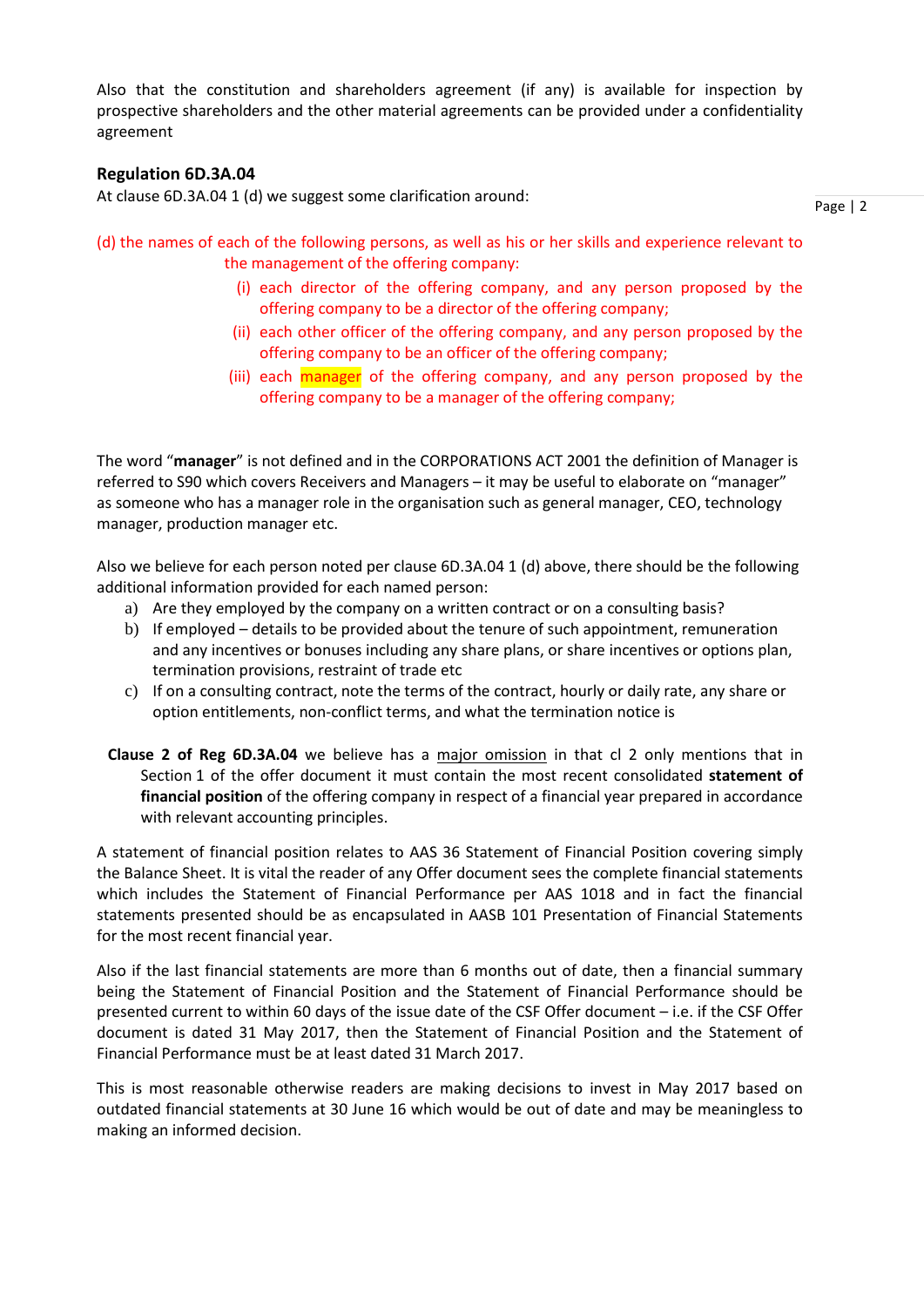## **Suggested addition to cl 2 of Reg 6D.3A.04 – forecasts**

The Regulation is silent on forecasts as indeed is the Corporations Amendment (Crowd-Sourced Funding) Bill 2015. We have discussed this oversight extensively with the business community and capital markets. Many of the emerging companies undertaking a CSF round will be a start up or early stage company many with minimal or no revenue but high hopes of being a great success and a large employer to help Australia build solid foundations from the resources that are above the ground.

Page | 3

To convey to the readers and prospective investors, the CSF Offer document is likely to have a forecast of future revenue / earnings. Prospective investors would most likely want some sort of timeframe and revenue profile over the next few years – i.e. is this a company that will slowly build revenue and EBIT or is the company looking to design the next "must have" app and sell it for \$100m in two years?

Our experience in reviewing forecasts of countless Information Memorandums is there can be misleading data presented such as:

- a) The Issuer will need to raise further funds (i.e. series A, B and C) in order to achieve the revenue forecast – this is not always evident to the reader;
- b) Assumptions around market penetration can be overly optimistic  $-$  e.g. "we have budgeted on selling 500 new technology baffles for nuclear reactors generating electricity" this sounds fine until one does due diligence ("DD") and finds there are only 438 nuclear reactors in the world today – many smaller investors will not do any due diligence given the small amount of money they are subscribing so it is vital to have some clarity around key assumptions in any forecasts made in a CSF Offer document

Whilst the Intermediary has certain responsibilities and powers regarding the CSF Offer document we believe it is paramount that if a CSF offering document contains forecasts, the issuing company must set out:

- Key assumptions underpinning the forecasts
- Do the forecasts assume further capital being raised over and above the amount being sought now
- If the company's Offer document has a Minimum Subscription and a Full Subscription then the forecasts should cover both eventualities
- Do the forecasts assume any IP e.g. a patent that has applied for at the time of issuing the Offer document needs to be granted as a patent to achieve the revenue – i.e. note what would happen if the company does NOT get its key patent application granted?
- Any other material information concerning the forecasts that the reader should be aware of.

We believe this would make for better disclosure where forecasts are included in the CSF Offer document.

Sophisticated investors subscribing for largish amounts will do DD and ask the questions BUT CSF with retail investors subscribing relatively small sums will not do any DD.

They must have sufficient information to make an informed decision from the Offer document only.